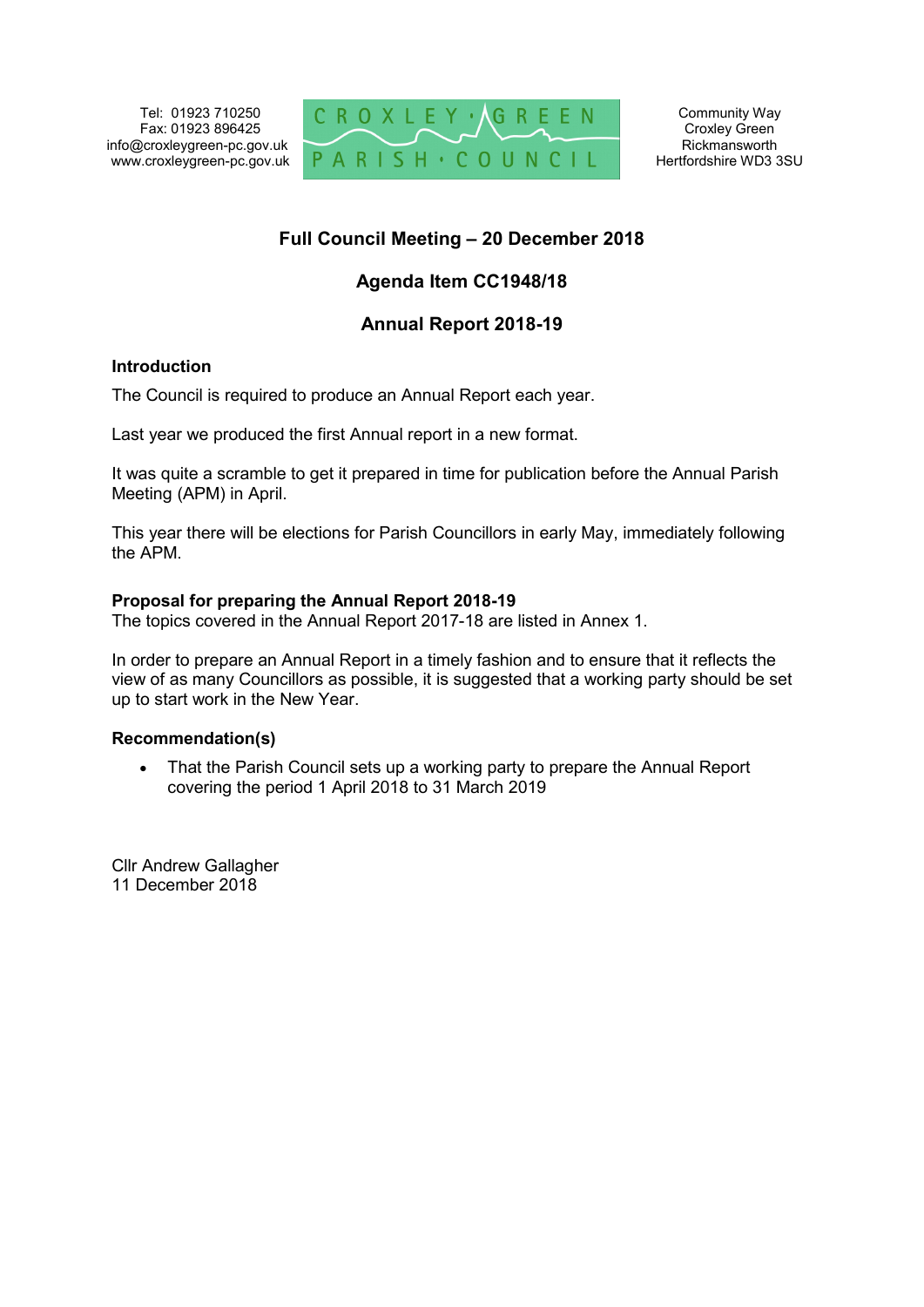# **Annex 1 Topics covered in the Annual Report 2017-18**

Cover Page

- Illustration
- **Title**

Inside cover (blank) [NO CONTENTS LIST]

#### FOREWORD

- Why the change?
- The report structure

#### INTRODUCTION

- OUR MISSION STATEMENT AND VISION
- COUNCIL TEAM
- Staff
- List of Councillors
- David Wynne- Jones (obituary)
- Committees of Council
- Working Parties

#### SUMMARY OF THE YEAR

- CHAIRMAN'S REPORT
- **FINANCE & ADMINISTRATION**
- ENVIRONMENT & AMENITY
- PLANNING & DEVELOPOMENT
- The report structure

## COUNCIL SPENDING, ACTUAL AND PLANNED

- Pie charts
- Income & Expenditure Account (Table)
- ANOTHER VIEW ON EXPEDNDITURE (Analysis)

ACHIEVING THE VISION 2017/18 & PLANNING FOR 2018/19

THE NATURAL ENVIRONMENT

- The Wynne-Jones Bird Box Trail
- Purchase of Weston Wood
- Flowers4Croxlev
- Stone's Orchard

PROVIDING LEISURE AND CULTRURAL FACILITIES FOR ALL AGE GROUPS

- The Senior Citizens annual seaside trip
- Croxley Wassail
- Parish bus service
- Croxley Green History Project
- Parish Council Dog Show
- Croxfest
- Croxley Green Residents Association
- Croxley Revels on the Green
- Remembrance Day
- Christmas Lights
- Christmas Market
- New Year's Eve Fireworks